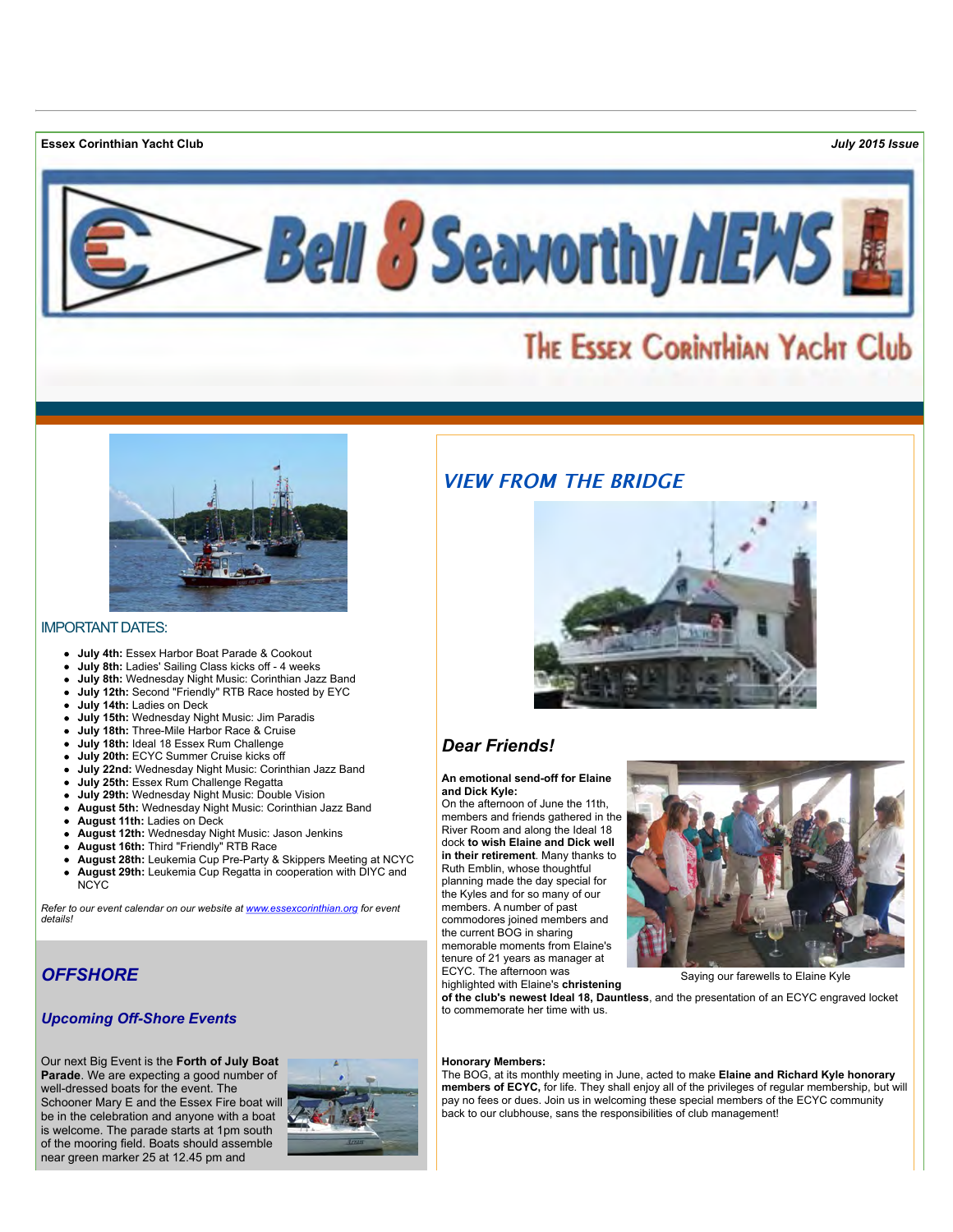monitor channel 71 for instructions. Contact me if you have any questions.

The **Second Friendly RTB Race** will be held on July 12th and is hosted by EYC. These are great days on the water and fun evenings at the after party. If you need to register your boat go to the Racing page of our website to download the application. Please be advised that entry forms for the second race should be submitted to EYC.



#### **The Annual Three Mile Harbor Cruise & Fireworks** will start on July 18th. This is a fantastic event and is also the start of the ECYC annual cruise. Please stay tuned for details on the float plan.

#### **Please Note:**

Our dingy rack is getting full and anyone interested in using it should contact me for a sticker so we can identify your boat.

Have a GREAT July and I hope to see you on the water!

#### **Steve Rodstrom**

*Vice Commodore Email: [vicecommodore@essexcorinthian.org](mailto:vicecommodore@essexcorinthian.org)*



### *Ideal 18 Sailing Update*

#### **Ahoy all ECYC women sailors! Update on Summer Sailing Classes!**

Ladies' sailing classes will be held on Wednesday nights; starting July 8th at 5:00pm!

My email address is cindysgibbs@ gmail.com, or call me at 860-391-5400! Plus we have 3 (three!) Ideal 18s available this summer, so we can accommodate more students! Come join the fun on Wednesday nights; fine tune your skills or get started among ECYC friends! Please sign up soon!

I will also be offering semi-private lessons earlier in the afternoon on Wednesdays, for anyone who desires more one-on-one instruction; these will be by appointment.

I look forward to seeing everyone this summer! Happy Sailing,

**Cindy Gibbs**

#### **Race Committee Update:**

### *THE ECYC RACING SEASON IS ON!*

#### **JULY**

The second **ROUND THE BUOY FUN RACE** will

be held on Sunday July 12th! Please go to: **[www.essexcorinthian.org/racing.html](http://www.essexcorinthian.org/racing.html)** and check out the Notice of Race and Sailing Instructions for this next event that we share with the Essex Yacht Club.

The **EYC vs ECYC Ideal 18 Rum Challenge** will be held on **Saturday, July** 18th. Please go to: [www.essexyc.com](http://www.essexyc.com) and check the Essex Yacht Club's website for the Notice of Race. ECYC needs three skippers and three crew! Race is held on the Connecticut River.

To be followed by the **Essex Yacht Club's PHRF Rum Challenge** held on Saturday, July 25th. Please go t[o:www.essexyc.com f](http://www.essexyc.com)or the Notification of Race and entry information. Race is held on Long Island Sound.

#### **AUGUST**

ECYC has been cooperating with Duck Island and North Cove Yacht Clubs to bring you the **2015 Leukemia Cup Regatta**. The pre-race party and charity auction/skippers meeting will be held at North Cove Yacht Club on Friday, August 28th. The **Leukemia Cup Regatta (PHRF) will be held on Saturday,**

#### **Club Manager:**

Jean Little, our Club Manager, is quickly acclimating to the position. Please be sure to introduce yourself when you are at the club next.

#### **Goal Setting with our Galley Partners, CCC:**

With thanks to Hollis Barry and to Monique and Ed for their sincere commitment to please, we continue to incorporate your feedback and strive to maintain a collaborative, win-win relationship with the Coastal Cooking Company. We are focusing our attention on **delivery times,** and have established a working goal of 30 minutes for delivery of your orders on regular Friday night dinners. In order to focus on this objective, you will likely notice a streamlining of menu offerings on regular Friday nights. We will monitor the progress toward this goal over the next several dinner services. The **input and feedback** we receive on this initiative will tell us whether we can re-expand the menu while maintaining the 30 minute goal, or whether further streamlining or other retooling is necessary to meet the objective. Please stay tuned and please feel free to offer your constructive criticism to galleyliaison@essexcorinthian.org, or to me personally. With good communication and collaboration, we can take a very good thing and grow it into a very great thing for all of us.

#### **Musical Wednesdays (and Fridays):**

Please check out the **new musical lineup** put in place this year by our tireless entertainment committee, headed up by Cheryl Arndt and Charlotte Robinson. Our Corinthian Jazz Band will be with us every other Wednesday evening this summer, while new musical entertainment is being scheduled for the alternate Wednesdays. This mix of traditional old time jazz and new talent is a great twist on our summer format.



On certain Fridays, we are adding music to the clubhouse. See the website calendar of events for scheduled performances. The two musical Fridays we've had this spring have been very popular, drawing large crowds for dinner. The success of these nights has prompted us to strongly suggest that you **RSVP** to events@essexcorinthian.org, the club office or directly to Monique Armstrong. Our menu e-blasts for these special Friday dinners will prominently feature an **RSVP button**. Please click on it to advise the galley of your plans for said Friday nights.

Please know that calling or emailing ahead **will not constitute a table reservation**, but will provide a crucial **"headcount"** to the galley, enabling them to plan a menu and staffing for the evening. We have held these musical dinners on the last Fridays in May and June, and the turn-out has created significant challenges for the galley. A "good problem to have", to be sure, but providing advance notice if you plan to be with us on the next musical Friday will allow the galley to serve you all better. Thanks!

#### **New Member Welcome:**

Last Friday, we formally welcomed **many new members** to ECYC at a wine and cheese gathering preceding dinner. It was terrific to have so many new members turn out for this celebration, get a feel for the typical Friday-Night-in-June atmosphere at the club, and to be welcomed aboard by all. Many thanks to Val Votto, Membership Chair, for coordinating the evening and to all of the new and prospective members for joining us. Going forward, new members' name tags will display a brightly colored "dot" to announce their arrival. If you see a member with a "dot" on their badge, please introduce yourself and help us welcome these new members.

#### **On-Water Activities:**

Don't miss the **July 4th Boat Parade**! Spring 2015 has been a very busy season, by any standard, and we don't see any let up in sight. With regard to the Ideal 18s; the boats were loaned to the **CT Special Olympics regatta last Saturday**; the **Ladies Sailing Program** (contact Cindy Gibbs for spots) is gearing up and Ed Birch has already **qualified new sailors** for the summer programs; T**uesday, Thursday racing** is on-going and there's the **Rum Challenge for Ideals on July 18th**. While the wind gods did not smile for our first RTB Friendly, PHRF racing is now in full swing and ECYCers are getting results. **Jon Gibbs was 1st in the NS-3 class at spring Off Soundings and Jim Francis was 6th in the NS-1 class. Harry Bird and his crew on Bluebird** have departed for Marblehead, the location of the start line for the **2015 Marblehead to Halifax race**. Our **second RTB Friendly Regatta** will be held **July 12th** and the **Rum Challenge (PHRF)** will be on the following **Saturday, the 25th**. The **Leukemia Cup is scheduled for August 29th** and ECYC's own **Cross Sound Challenge will be raced on September 26th**.

#### **3 Mile Harbor Fireworks and Summer Cruise:**

The **3 Mile Harbor beach party and night of fireworks is set for July 18th**. This gathering will begin the **ECYC Summer Cruise**, which will continue for up to two weeks following 3 Mile Harbor. We will publish a float plan shortly.

#### **BOG Meetings are Open to All Members:**

All Board of Governors meetings are posted in advance (see the bulletin board outside of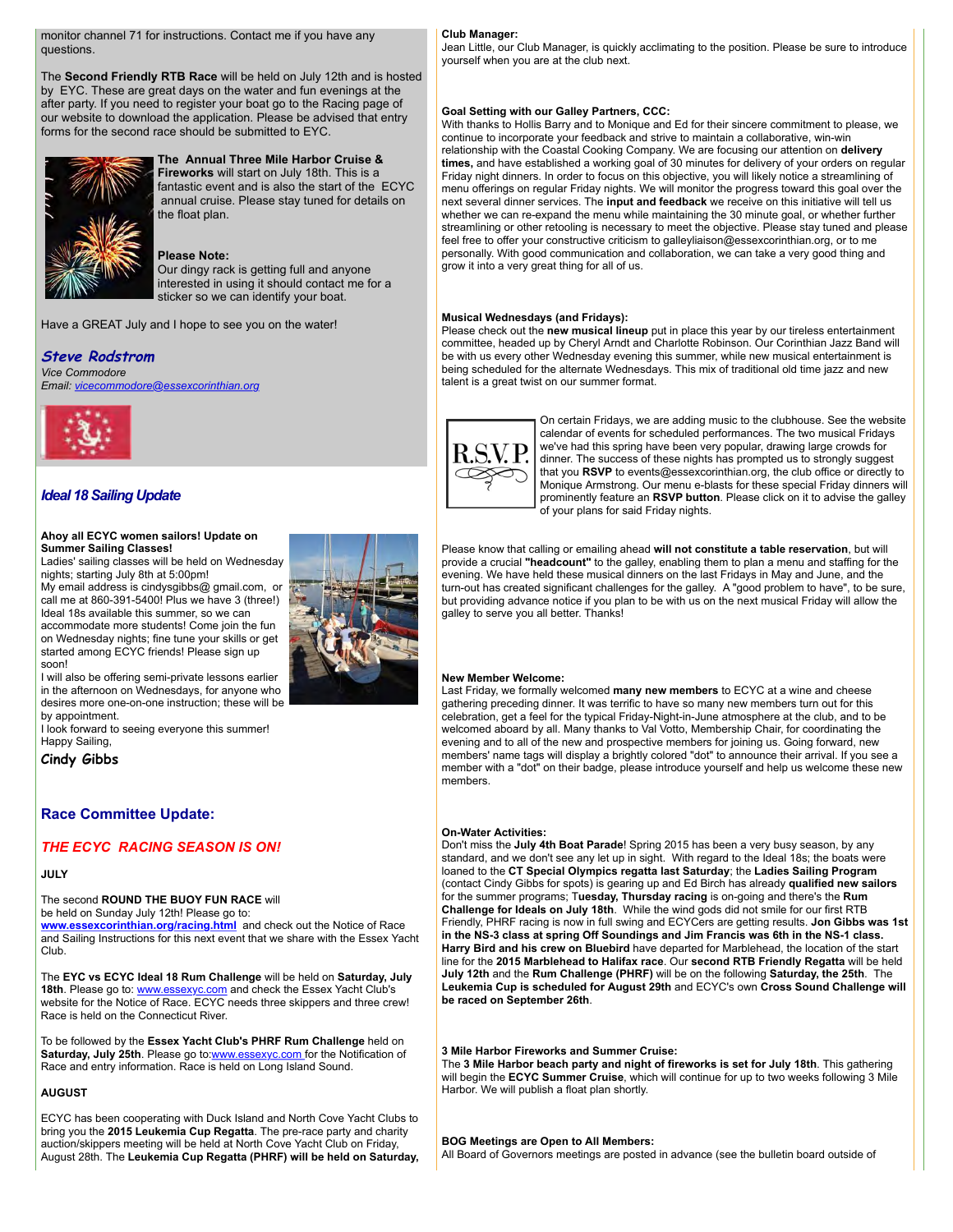**August 29th on Long Island Sound,** followed by a post-race party at Brewer's Pilots Point Marina in Westbrook.

Ruth Emblin, our Rear Commodore, is co-chair for the regatta and is spearheading the fundraiser as well as campaigning her boat in the regatta as a representative of ECYC. Please contact Ruth at

**[rearcommodore@essexcorinthian.org](mailto:rearcommodore@essexcorinthian.org)** for more details on how to contribute to the campaign, click on **[Tartuca's Fundraising Page](http://www.leukemiacup.org/pages/ctwhv/ct15/Tartuca)**, or go to the Leukemia Cup website at **[www.leukemiacup.org/ct](http://www.leukemiacup.org/ct)** to register your boat! Let's work together to support this fundraiser regatta - and to keep the Leukemia Cup trophy at ECYC!

#### **SEPTEMBER**

Mark your calendars and RSVP for the **Third Annual ECYC CROSS SOUND CHALLENGE.** Save the Date Invitations have been sent to all 2014 participants. The 2015 field will be limited to 50 boats. The Notice of Race is posted at: **[www.essexcorinthian.org/ecyc-cross-sound-challenge.html.](http://www.essexcorinthian.org/ecyc-cross-sound-challenge.html)** Please sign-up as soon as possible. The date is **Saturday, September 26th.**



We will be updating you with information on the **Cross Sound Challenge** (XSC for short) throughout the summer. This is not a race to miss, neither is the post-race party to be held at Brewer's Essex Island Marina!

If you have a business and wish to become a **Cross Sound Challenge Sponsor**, please contact me and I will provide you .<br>with details!

#### **Priscilla Robinson** Race Committee Chair & The ECYC 2015 Race Committee Email: [racechair@essexcorinthian.org](mailto:racechair@essexcorinthian.org)

### *ON-SHORE & HOUSE*

While our evenings have been quite cool considering the time of the year, we have been able to enjoy several great meals on the ECYC deck lately. Our music program is in full swing, and more great new acts, as well as old favorites, are beckoning! Check out the Wednesday night music program, accessible via our **Event** page on our website, to find out who is playing next!

Our second **"Ladies On Deck"** get-together will be held on Tuesday, July 14th. Come, grab your favorite cocktail, bring an appetizer to share and enjoy! Bring a friend!

Our latest Friday night music offering was a veritable

success, **McCauley, The Jazz Circle and Joel Spinetti**, entertained a crowd of more than 100 diners. Needless to say, this was a bit much for our small galley to handle. So for any upcoming special music nights, we really need to ask you to do us a favor: simply let us know whether you are planning on coming for dinner, so we can help the galley do their planning a little ahead of time. We will place a big RSVP button in the announcement e-blast. Please click on it and provide your details on how many people in your party for that particular Friday night! Thank you!

As we are planning a wide variety of events for 2015, I encourage you to **join a committee**, whether on- or offshore, we need you! We have a very motivated Board of Governors, and we welcome members'



support in any of our endeavors! This is one of the characteristics that makes ECYC so special - we all share the Corinthian Spirit and come together to help. If you have suggestions or comments, please feel free to contact me or any of our board members to share. ECYC lives and breathes with the help of our membership.

See you all soon at the best yacht club in Essex!

**Ruth Emblin Rear Commodore** Elaine's office for 2015 dates). We'd like to hear from you and get your feedback on events, galley, and sailing programs - whatever!

**Cheers,**

### Tim Brewer **Commodore**





### *Galley News*

Summer is underway and if the turnout on several Friday evenings is any indicator, folks are happily reconnecting with old friends, making new ones and extending the club's hospitality to their guests.

On the two recent Friday nights where music was featured, the club had record turnouts. Last Friday, over 100 dinners were served. As a result, many folks received their orders much later than they should have. Given that, we are working with Monique and Ed to pare down and to simplify the menu offerings to ensure that everyone is served within a reasonable timeframe.

Additional Friday night music events are planned for this summer. On those nights, Coastal Cooking will offer a streamlined menu as well as ask for you to **RSVP** your intention to attend (but it should not be construed as a reservation since, as has been our long tradition, table seating will remain first come, first served.) An RSVP helps Ed and Monique anticipate a larger crowd, and a streamlined menu helps assure that food orders are fulfilled in a timely manner. Coastal Cooking is known for its delicious fare and this will continue to be their hallmark.

*Just as a reminder, please be sure when filling out your dinner order to be sure to underline your appetizers and to include your table number. This will help the staff greatly in locating you at your table and delivering your dinner to you.*

*Remember, we publish updated menus via e-blasts and on our website. Check back often to see what is new: [www.essexcorinthian.org/dining.html](http://www.essexcorinthian.org/dining.html)* 

Looking forward to seeing you at the club!

**Hollis Barry** *Galley Liaison*

### *Did You Know?*

**We want your feedback about our galley activities.** Please let us know what you think! Email Hollis at [galleyliaison@essexcorinthian.org](mailto:galleyliaison@essexcorinthian.org)

### **Summer Galley Hours:**

#### **Lunch:**

Wednesday, Thursday, Friday and Saturday (self-service) 11.30 am to 2.00 pm

**Dinner:**  Wednesday (self-service), Friday (table service) Sunday (self-service) 6.00 pm to 8.30 pm

**FEEDBACK** 

*We want to know what you think about our galley!*

**Brunch:**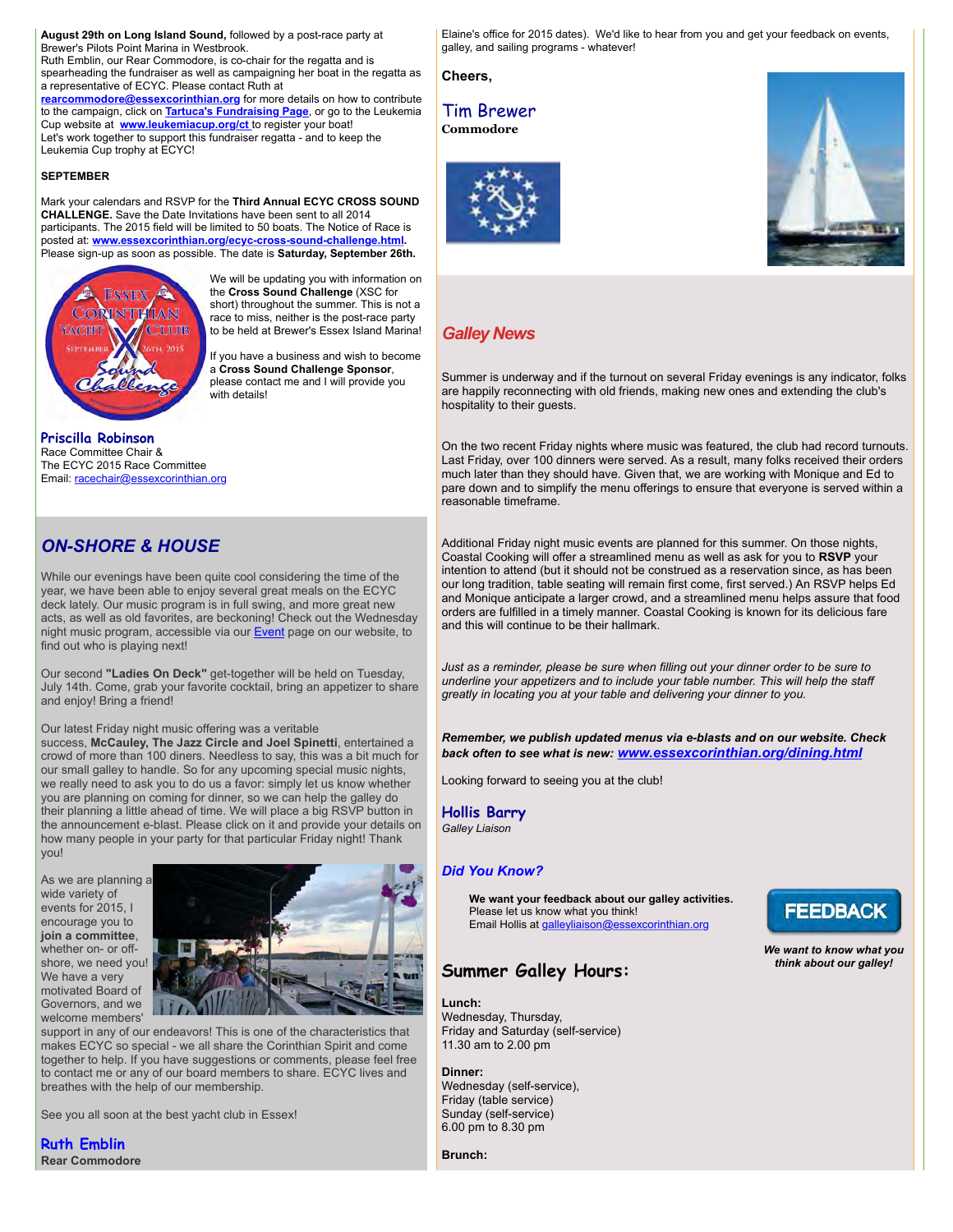

#### *House Committee Update:*

The list of needs has not become any smaller last month, so here it is again.

I've yet to be successful in my attempts to receive any volunteers to become a point of contact (POC) for the 4 areas I have hoped for assistance and offloading of, at times, overwhelming needs of attention to the club building. Such POC's will become the subject matter expert, be the contact and initiator for any vendor services, maintenance, identify necessary acquisitions, and schedule & coordinate work days. For each POC I will share all I have in materials, contacts, historical information to kickoff and serve as introduction to begin their role. The areas I seek a volunteer from the committee to become the respective POC are:

- Exterior: ensure & monitor care for the building exterior including siding, decking, awning, lighting, grill, stairs, doors, locks.
- Interior: ensure & monitor care for the cleaning, windows, floors, heads, lighting, bar, river room, electronics, plumbing, electrical, carpet, supplies.
- HVAC: ensure & monitor care for the furnace, oil & propane vendors, AC units, fans.
- Gardening: plan, acquire, plant, and arrange care for all plants on club premise (boxes, hanging, urns, etc).

I appeal to the entire membership to please consider helping the club and the house committee to become one of the POC's. Contact me at cgrusse@snet.net to get started.

As mentioned previously, one major task to be completed will be the staining and repainting of the rear deck and railings. Look for announced scheduling of work efforts to complete this large undertaking.

Thank you in advance for all assistance, enjoy this great time of year.

**Chuck Grusse House Chair Email: [house@essexcorinthian.org](mailto:house@essexcorinthian.org)**

#### *Entertainment Committee Update:*

We are working on our annual **4th of July Boat Parade & Cookout**. A lot of folks help make this a fun time for all so it really helps the planning if you can let us know if you are coming. We do this ourselves (members) as CCC likes to take the day off. It's like having a backyard picnic, so if 40 extra folks descended on your backyard, would you be able to feed them? The money we collect goes for the music and the food, we keep the pricing as low as we can by asking you to bring a contribution to share. We want every member to share in the festivities and enjoy the Corinthian Spirit.

This year we have a DJ instead of a band, to keep the level of the music bearable. We are constantly listening to your input and making changes.



Our Wednesday Music Program is in full swing. Our own Corinthian Jazz Band continues to attract good crowds and our new musicians are starting to get a good following. Please check our **[website](http://www.essexcorinthian.org/ecyc-music-program.html)** for upcoming musical entertainment. You

various websites for our guest musicians. Please come out and support these musicians and enjoy the evening on our deck.

One of our next big on- and off-shore events will be Leukemia Cup Regatta in cooperation with DIYC and NCYC. This event is an opportunity for our sailboaters to give of their time for a very worthy cause. If you don't have a boat to enter, why not support one of the fundraising teams that are entered in the race. If you want to help keep the Leukemia Cup trophy in our club's trophy case, please support Team Tartuca by clicking on the link to **[Tartuca's Fundraising Page](http://www.leukemiacup.org/pages/ctwhv/ct15/Tartuca)** and donating.

### *4th of July Essex Harbor Parade & Cookout*

11.00 am to 2.00 pm - special brunch hours on selected holidays!

Sunday (self-service)

If you have not already done so, please remember to sign up for the cookout by contacting Entertainment Chair Cheryl Arndt

with the number in your party; email to **[events@essexcorinthian.org](mailto:events@essexcorinthian.org)** or sign up on the sheet in the dining room. Please note, we cannot take any additional reservations after Thursday, July 2nd!

### *Did You Know?*

#### **DINGHY & KAYAK RACK:**



The rack is reserved for ECYC members. If you are storing your dinghy or kayak there and have not picked up a sticker, please do so. Unstickered vessels may be removed at the owner's expense.

#### **WEBSITE:**

All of our events and announcements, as well as archive copies of the Bell 8 Newsletter are available online at our website, [www.essexcorinthian.org!](http://www.essexcorinthian.org)

#### **IMPORTANT REMINDER:**

Please remember that with the chance of domain to [www.essexcorinthian.org](http://www.essexcorinthian.org) over a year ago, the general office email address was changed to **[ecyc@essexcorinthian.org](mailto:ecyc@essexcorinthian.org) .** 

We noticed that some of you are still using the old email address, which will no longer work. Please make a note of it, if you have not already done so.

### *Strategic Planning Update:*



At the last board meeting, I presented the feedback received to date on the previously circulated "Strawman Document". This document set forth a summary of the steps that must be undertaken to allow for the strategic planning process to move toward completion. We will share further details as we go along.

**Richard Pierce** Strategic Planning Chair



### *Green Tip of the Month:*

#### **Take the Sailors For The Sea Pledge!**

Sailors For The Sea has created a pledge that will help us all be more careful when we deal with the environment, in particular our oceans and waterways, which we enjoy so much.

## **The NT3 Pledge is simple: NO TRASH. NO TRAIL. NO TRACE**